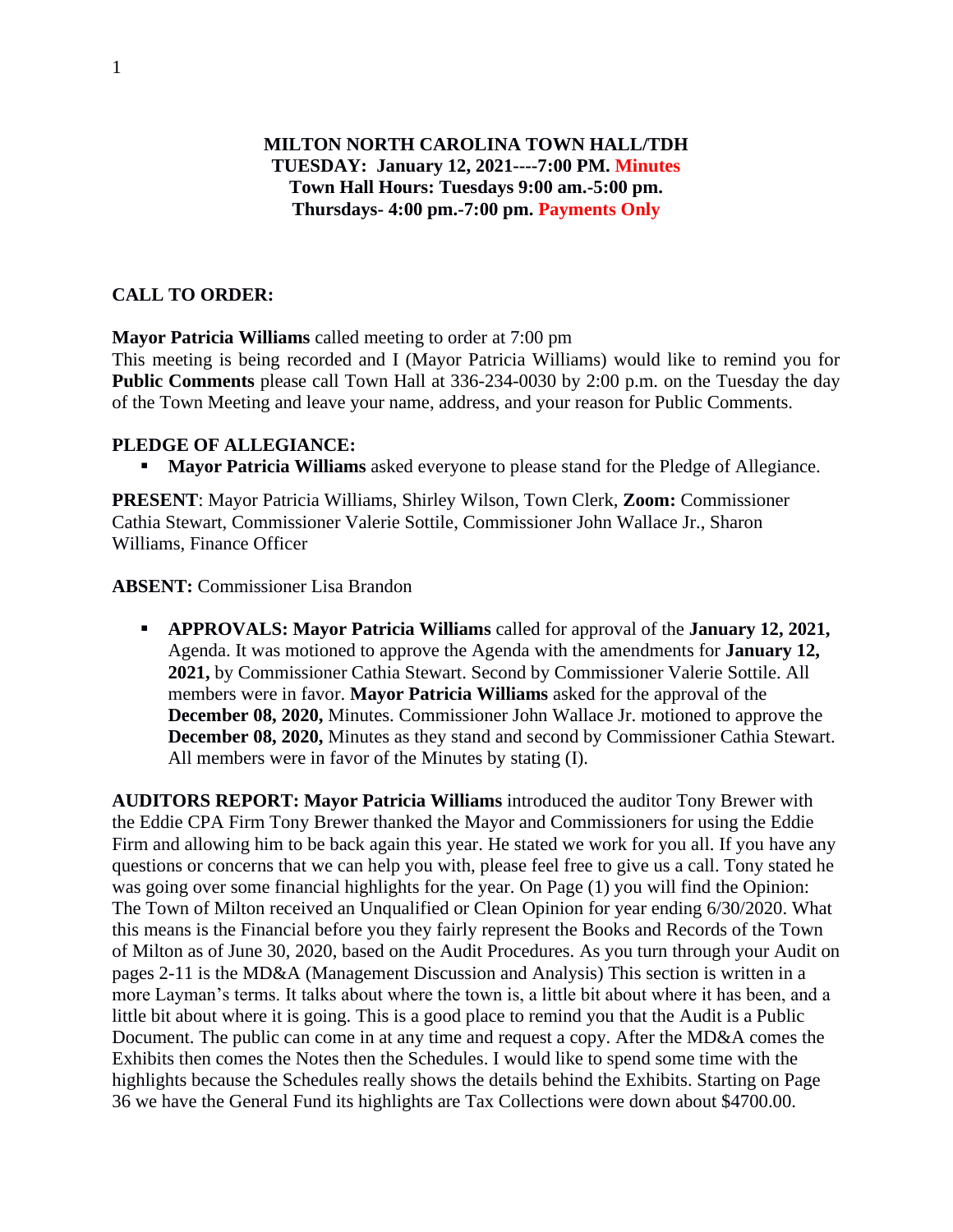Also, the Local Option Sales Taxes are up about \$1000.00 for the year and overall, the Total Revenues were down about \$4400.00. The Bulk of this came from the Tax Collections being down a little. As for the Expenditures the Total Expenditures for the Town were down about \$4000.00 over 2019. Some noted decreases in the Expenditures for the year was associated with the Building and Grounds Expenditures. In 2019 the Town had replaced about \$9000.00 worth of Fire Hydrants in 2019 of course that was not done in 2020 so that is a good explanation for the difference between why that went down so much. For the Year Bottom Line Revenues were over Expenditures or greater than Expenditures by about \$3970.00. That was compared to a loss of \$98,501.00 in 2019. That 2019 Lost was due to a Transfer of \$112,000.00 to the Water Fund. This year 2020 you only Transferred \$10,000.00. YOU COMPARE BEFORE THE TRANSFERS. After the General Fund on Page 38 you will see the Water & Sewer Fund. For the year, the Total Revenues were up \$13,000.00 over 2019. Total Expenditures were up \$14,000.00. Some of the noted increases in Expenses were in Maintenance and Repairs. To compare both years for the Water & Sewer without the Transfer. The transfer in 2019 sort of muddies the water when comparing the years. So, if we compare without the Transfer the Expenses were over Revenues \$8000.00 in 2020 compared to \$7000.00 in 2019. Without the transfer in 2019 both years were very comparable as far as the bottom line being remarkably close to the same. In 2021 the year we are in borrowing any big transfers you should see that comparative level out so there is not so big of a fluctuation there. Another thing to note is the Fund Balance for the General Fund stands at 185% of the current year Expenditures. If the Town keep spending in the General Fund the way, it spent in 2020 and did not collect any money you can stay open about a year and 9 months. What is a good percentage? The Town of Milton has a small tax base your percentage needs to be on up there above 100% because it only takes one little thing to really hurt Milton as far as tax flow quickly. It is hard to answer that question what percentage is the best because it varies according to the Town tax base. For you guys had to do major repairs it would take you longer to recover from it. You guys need that extra reserve in case something was to happen. Look at the Collection Rate; the Town of Milton is close to the State Average you are 96.67% and the State Collection Rate is 97%. Collection Rates for small towns is especially important, especially for you guys because you have a smaller tax base 1% in Collections mean a lot of dollars for the town of Milton. Tony Brewer stated if anyone has questions, I will be glad to answer. Mayor Patricia Williams thanked Tony Brewer for his explanation of the 2020 Audit. Mayor Patricia Williams stated that we had just a few pages sent to us from Sharon Williams our Finance Officer so after we get our full hard copy from you and the Commissioners have studied it, we may have questions at that time. It has been difficult to go through the electronic generated copy. Mayor Patricia Williams asked all the Commissioners if they had questions. (N/A) Mayor Patricia Williams asked Tony Brewer when will we get a hard copy? Tony stated they were mailed this morning (January 12, 2021). Things just got approved due to COVID.

#### **MAYOR REPORT: The Milton Post Office Update**

- ➢ The USPS Design and Construction Department anticipate the Construction Set complete in four weeks.
- ➢ Bidding on the project will take another four to five weeks.
- $\triangleright$  Construction Completion will be 90-120 days from that point this include coordinating the delivery of the Modular. Estimated Completion of the Milton Post Office will be sometime this summer. No one willing to give a final date due to the circumstances of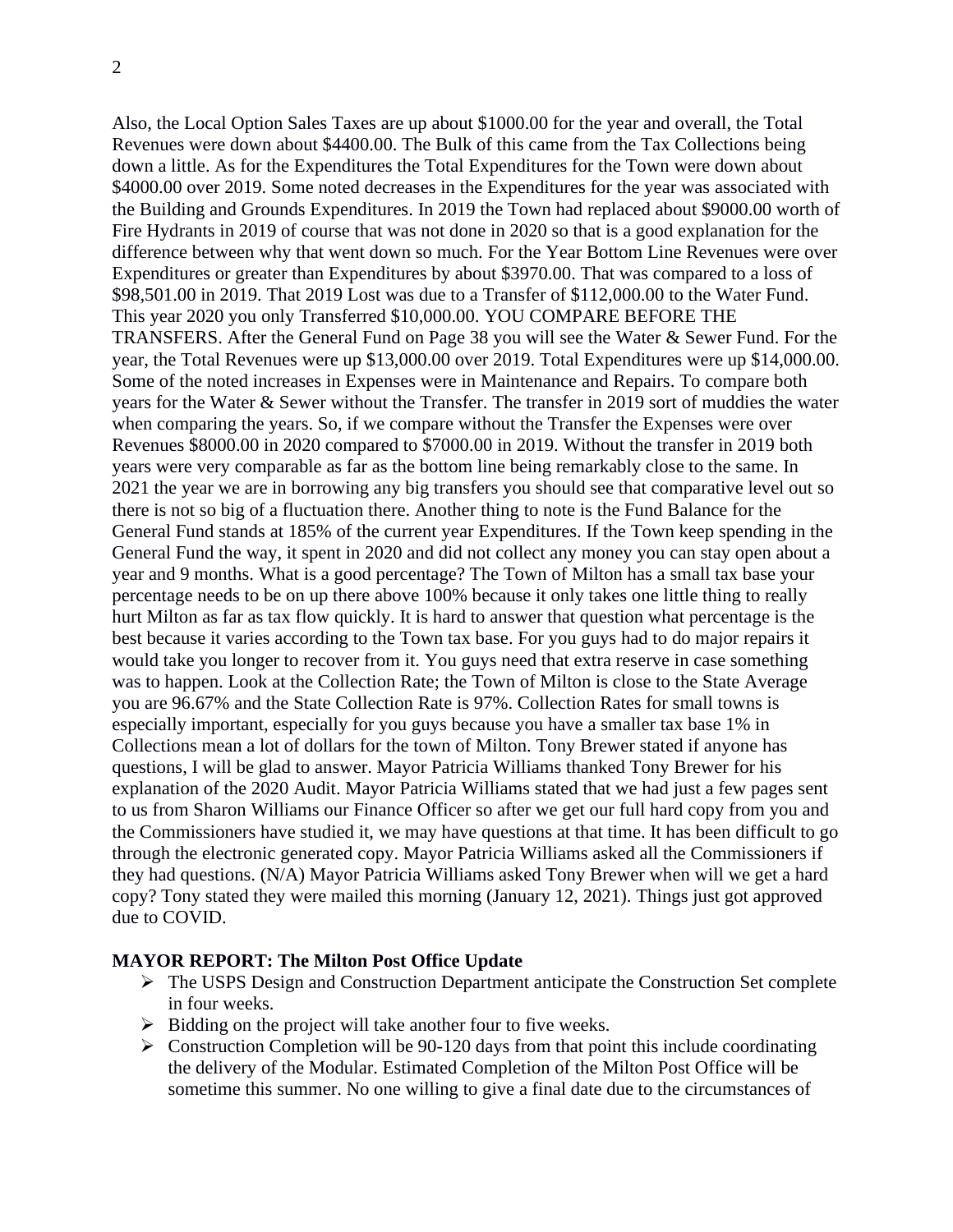being in this pandemic.

- $\triangleright$  A Civil Engineer has been hired by USPS and has been in contact with the Milton Planning Board. Things are moving forward with Milton getting a New Post Office.
- $\triangleright$  The Milton Planning Board has a member that is working towards putting Milton Ordinances online. This is time consuming but after completion this will make Milton Town Ordinances available to anyone.
- ➢ **The Utility Assistance offered by Caswell Fund** has been extended under the second Public Release Stimulus Bill that was just passed. Please take advantage of this help offered from Federal Funds which is the **CARES ACT** Monies for outstanding bills of Water, Electricity and Rent. It is a one-time per person up to \$500.00 Assistance. The Milton Town Hall has applications available for anyone that needs one.
- ➢ **COVID 19 Update: Caswell County** now has 1048 confirmed cases up from 434 reported last month; **Milton Zip Code** has **98**confirmed cases up from **60** reported last month and still only (1) death.
- ➢ **The Maderno Vaccinations** are starting in Caswell County with the Caswell County Health Department and North Village Pharmacy for those people who are 75 and above. Also include **Essential Workers**. You can call the Health Department at 336-694-4129 to put your name on a list to be notified when you qualify for the vaccine. When you go to that number -go to the operator and the operator will take your information that will put you on a list. You will be contacted either by your email, Text, or phone number.
- ➢ Caswell County no Longer just serve Caswell County Resident for the vaccine. They have opened the borders to surrounding counties.
- ➢ **The Senior Center in Yanceyville** is having a Saturday Day Clinic this week for anybody that is 75 and up. Call the Senior Center to put your name on the list.
- ➢ Remember Cold and Flu Season has arrived. **Active Flu Cases here in Caswell County: Not too late to get a Flu Vaccine.** Please be diligent in practicing wearing a face covering, social distancing, and washing your hands. If you have any symptoms go and get tested to rule out COVID-19. There are 2 free Testing Sights: open for anyone to go to be tested. You do not have to be a Caswell County resident. Those two sites are **Pelham Community Center**, and the **Caswell County Health Department**. Appointments are not necessary, but you do need to call to hear the days and times. Days and Times may change due to increased numbers.
- ➢ If you are interested in being on the **Caswell County Alert System, please call 336-694- 5177 or go online at caswellcountync.gov/emergencydeltaalertsystem. to sign up to be alerted for any type of weather forecast. Text, email, or phone call.**
- ➢ **Representative Grey Myer:** Excited about the North Carolina Department of Information Technology Grant Award to Caswell County. Last year **Representative Grey Meyer worked with Senator Phil Berger to pass Legislation** that would make Caswell County have access to approximately **1.5 million in Broad Band Expansion Fund** that could be used as soon as this year. **Meyer** has been working with the **Department of Information Technology and the Caswell County Commissioners** to make sure this **Funding** would be beneficial to as many residents as possible**.**
- ➢ **Governor Cooper** announced a 1.5 million Grant to expand Internet access in Caswell County. His news released said that an additional **2,857 Households and 61 Businesses in Caswell County** will soon have access to **High-Speed Internet** thanks to a more than **1.5 million Grant. The North Carolina Department of Information Technology**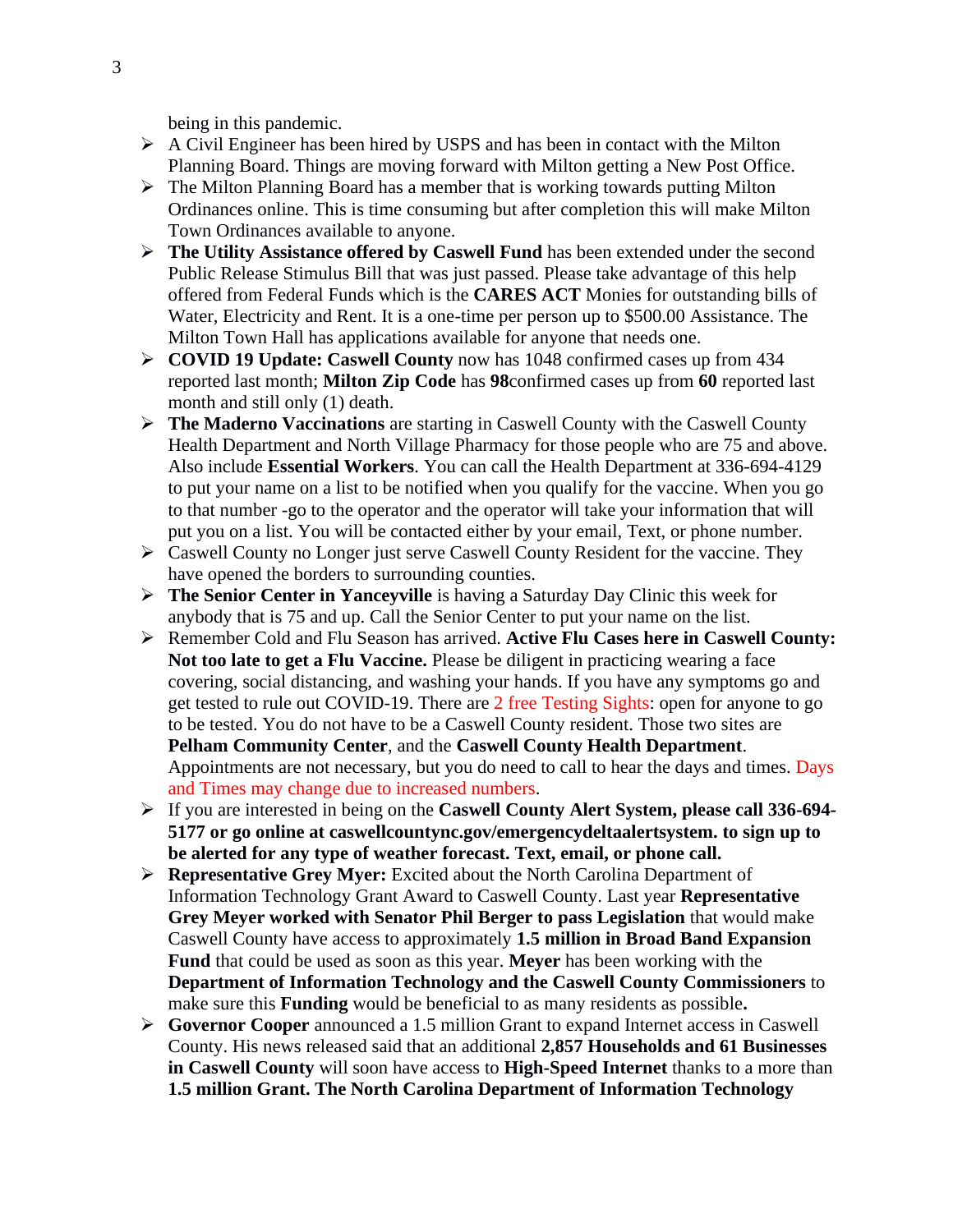**Broad Band Infrastructure Office awarded the Rural Economy with access to Technology Grant to River Street Wireless of North Carolina to expand Broad Band and Infrastructure in Caswell County.**

**STAFF REPORTS: Sharon Williams Presented the** General Fund documentation through the end of December 2020. Sharon Williams stated our **target was 50%**General Fund our **Income** at the end of December was 23%. We received a large portion of our March Property Tax. **Expenses** are at **36% below the target**. Commissioner John Wallace asked how much was the Property Tax that came in. Sharon Williams stated over **\$19,000.00**.

Water Fund our Revenue is at 56% above the target. Expenses year to date is at 41%. **Bank Accounts:** General Fund Bank Account: \$8200.00. This week January 05, 2021, we are at \$1164.00. Water Sewer Fund at the end of December was at \$24,800.00. As January 05, 2021, it was \$23,300.00.

Our North Carolina Capital Management Trust is down to \$78,400.00 until we Transfer money back for the fire hydrants.

**Shirley Wilson:** Thanked everyone that has helped with the Funding that was given to Milton to help our resident with Food Insecurities. We are distributing to as many people as we can. If you know of anyone that need help, please let us know. Thank You to the Mayor of Milton, Commissioners, Milton Baptist Church, and High Street Baptist Church for the support.

## **OLD BUSINESS:**

### **NEW BUSINESS: Mayor Patricia Williams:**

- ➢ **Budget Officer for 2021**We need to elect a Budget Officer for 2021.Mayor Patricia Williams explained the position and job description. Commissioner Valerie Sottile stated she would nominate Commissioner John Wallace if he would accept. Commissioner Cathia Stewart nominated Town Clerk Shirley Wilson. Shirley Wilson stated she would help them like she did last year. Commissioner Valerie Sottile motioned that Commissioner John Wallace will continue as the Budget Officer and Shirley Wilson will assist like last year. Commissioner Cathia Stewart second the motion. All were in favor.
- ➢ **Bonus for our four staff members: Mayor Patricia Williams explained them being essential. Mayor Patricia Williams** she suggested \$100.00 and asked for a discussion from the Commissioners. Commissioner Cathia Stewart stated this is a great idea, Commissioner Valerie Sottile stated she agreed, and we should show our appreciation for their hard work and wish it could be more. Commissioner John Wallace agreed. It was motioned by Commissioner Cathia Stewart and Commissioner John Wallace second by that the four essential workers receive a \$100.00 Bonus.

**COUNCIL MEMBERS REPORTS: Commissioner Cathia Stewart: EDC Reports November 2020 and December 2020 and she will have one for each month for year 2020. Mayor Patricia Williams asked a question about the website in the EDC meeting. Shirley Wilson stated Milton will have a page and should be embedded and will contact the Mayor of Milton through email.**